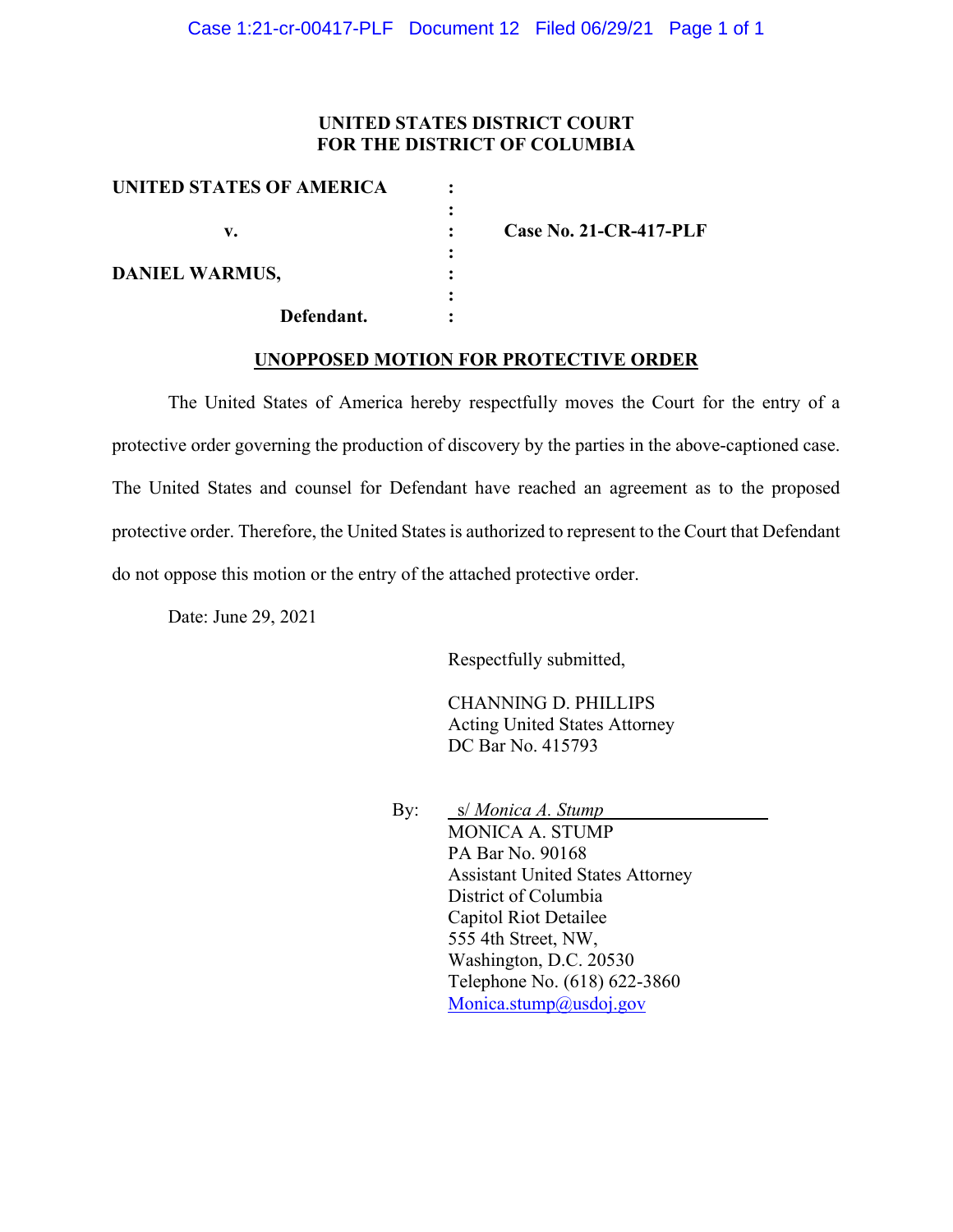## **UNITED STATES DISTRICT COURT FOR THE DISTRICT OF COLUMBIA**

| UNITED STATES OF AMERICA |                               |
|--------------------------|-------------------------------|
|                          |                               |
| v.                       | <b>Case No. 21-CR-417-PLF</b> |
|                          |                               |
| <b>DANIEL WARMUS,</b>    |                               |
|                          |                               |
| Defendant.               |                               |

### **PROTECTIVE ORDER GOVERNING DISCOVERY**

To expedite the flow of discovery material between the parties and adequately protect the

United States' legitimate interests, it is, pursuant to the Court's authority under Fed. R. Crim. P.

16(d)(1) and with the consent of the parties, ORDERED:

1. **Materials Subject to this Order.** This Order governs materials provided by the

United States at any stage of discovery during this case and which the United States has

identified as either "Sensitive" or "Highly Sensitive." Examples of materials that the United

States may designate as "Sensitive" or "Highly Sensitive" pursuant to this Order include but are

not limited to:

- a. Personal identity information as identified in Rule 49.1 of the Federal Rules of Criminal Procedure, as well as telephone numbers, email addresses, driver's license numbers, and similar unique identifying information;
- b. Information regarding the government's confidential sources;
- c. Information that may jeopardize witness security;
- d. Contact information for, photographs of, and private conversations with individuals that do not appear to be related to the criminal conduct in this case;
- e. Medical or mental health records;
- f. Sources and methods law-enforcement officials have used, and will continue to use, to investigate other criminal conduct related to the publicly filed charges;
- g. Surveillance camera footage from the U.S. Capitol Police's extensive system of cameras on U.S. Capitol grounds;<sup>1</sup>

 $<sup>1</sup>$  To be clear, this does not include footage from body worn cameras from other police departments that responded</sup> on January 6, 2021, the vast amount of which the United States will *not* designate as Sensitive or Highly Sensitive. (Body worn camera footage will be marked Sensitive or Highly Sensitive only if it contains material described in paragraph one above or for a similar reason not anticipated by this Order.)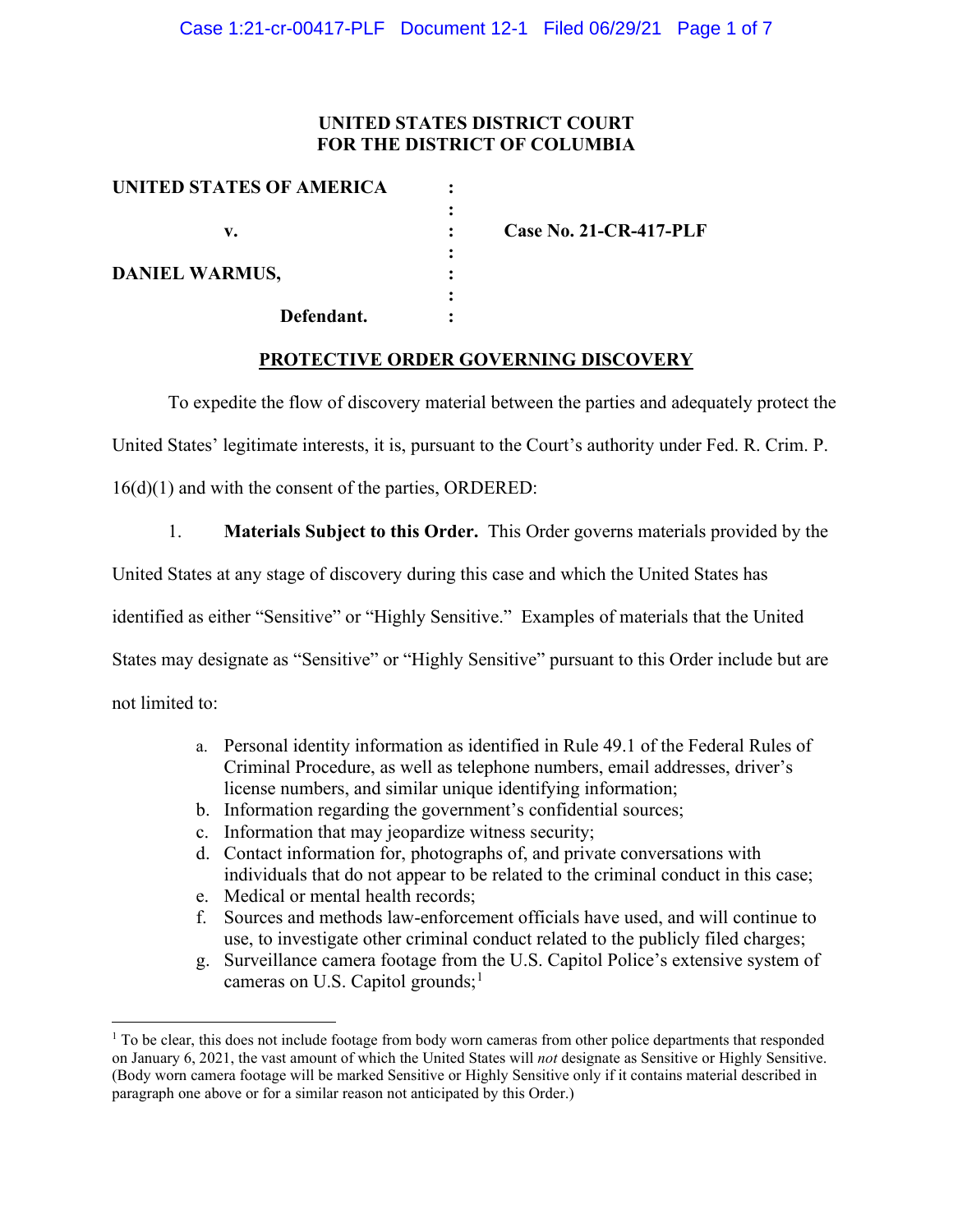- h. Repair estimates from the Architect of the Capitol;
- i. Materials designated as "security information" pursuant 2 U.S.C. §1979; and
- j. Tax returns or tax information.

This Order will not be used to designate materials as Sensitive or Highly Sensitive unless such designation is necessary for one of the reasons stated in this paragraph or for a similar reason not anticipated by this Order. The government agrees to make every effort to provide discovery in a manner that will allow for most discovery to be produced without such designations.

2. **Defendant.** Any reference to "Defendant" herein refers individually to each

defendant identified in the caption above.

3. **Legal Defense Team.** The "legal defense team" includes defense counsel

(defined as counsel of record in this case, including any post-conviction or appellate counsel)

and any attorneys, investigators, paralegals, support staff, and expert witnesses who are advising

or assisting defense counsel in connection with this case.

# 4. **Rules for the Handling of Sensitive and Highly Sensitive Materials.**

- a. **Limitations on Use.** Defendant and the legal defense team may use Sensitive and Highly Sensitive discovery materials solely in connection with the defense of this case and any other case connected to the events at the United States Capitol on January 6, 2021, including any post-conviction or appellate litigation, and for no other purpose, and in connection with no other proceeding, without further order of this Court.
- b. **Limitations on Dissemination.** No Sensitive or Highly Sensitive materials, or the information contained therein, may be disclosed to any persons other than Defendant, the legal defense team, or the person to whom the Sensitive or Highly Sensitive information solely and directly pertains or his/her counsel, without agreement of the United States or prior authorization from the Court.
- c. **Limitations on Reproduction.** Defendant, the legal defense team, and authorized persons shall not copy or reproduce the Sensitive or Highly Sensitive materials except in order to provide copies of the materials for use in connection with this case by Defendant, the legal defense team, the person to whom the Sensitive or Highly Sensitive information solely and directly pertains or his/her counsel, and other persons to whom the Court may authorize disclosure (collectively, "authorized persons").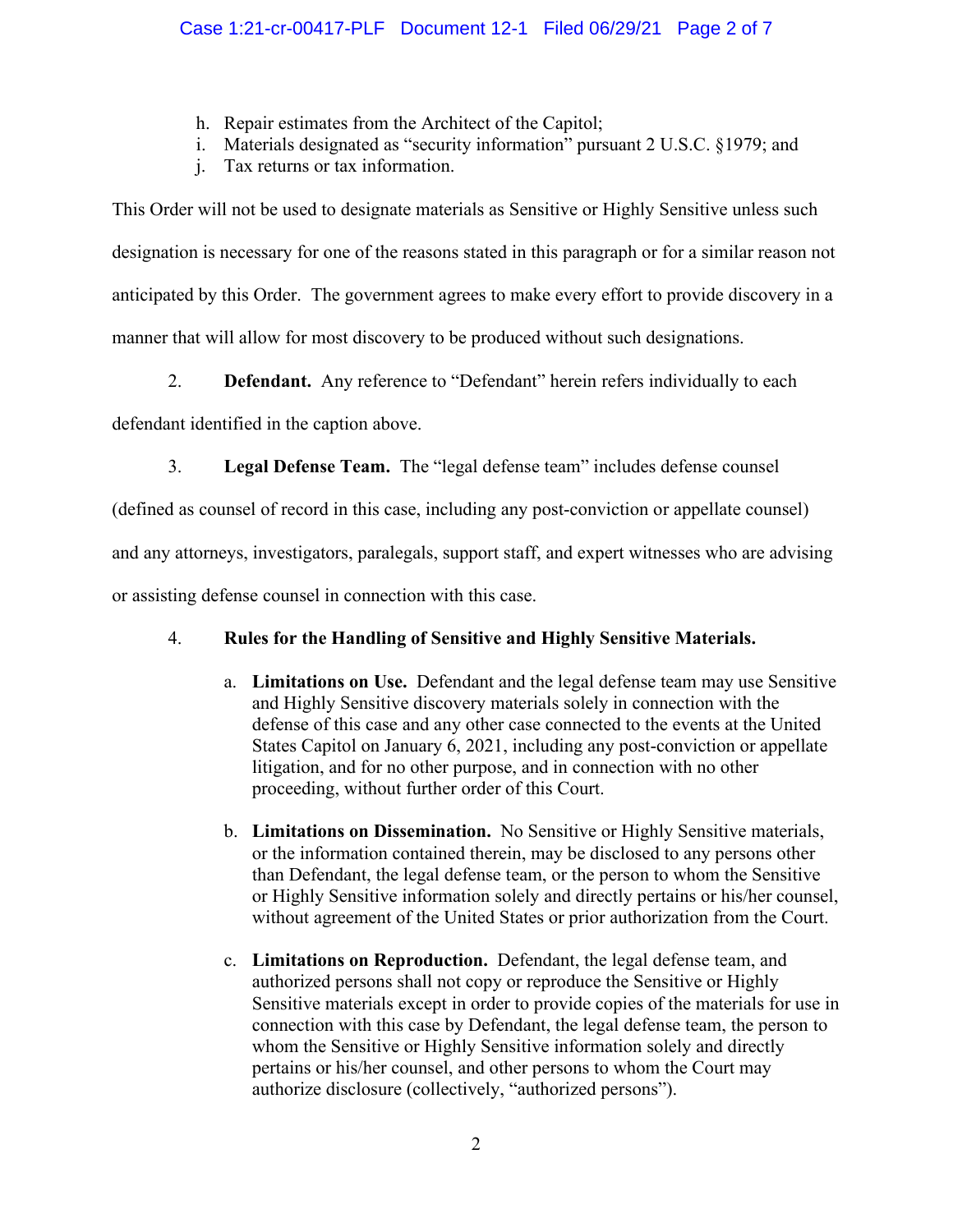If defense counsel provides Defendant access to Sensitive or Highly Sensitive materials, defense counsel must advise Defendant that Defendant may not record any personal identity information as identified in Rule 49.1 of the Federal Rules of Criminal Procedure or any telephone numbers, email addresses, driver's license numbers, and similar unique identifying information. By signing the attached affirmation, Defendant agrees not to do so.

Copies and reproductions, and any notes or records made in relation to the contents of the Sensitive and Highly Sensitive materials, are to be treated in the same manner as the original materials.

- d. **Court Filings.** Absent prior agreement by the parties or permission from the Court, no party shall disclose materials designated as Sensitive or Highly Sensitive in any public filing with the Court. Such materials shall be submitted under seal. The Clerk shall accept for filing under seal any filings so marked by the parties pursuant to this Order.
- e. **Court Hearings.** The restrictions in this Order shall not limit either party in the use of the materials in judicial proceedings in this case. The procedures for use of designated Sensitive and Highly Sensitive materials during any hearing or the trial of this matter shall be determined by the parties and the Court in advance of the hearing or trial. No party shall disclose materials designated Sensitive or Highly Sensitive in open court without agreement by the parties that such materials may be disclosed in open court or prior consideration by the Court.

## 5. **Additional Rules for Handling of Sensitive Materials.** The following

additional terms apply to Sensitive materials:

a. **Storage.** Sensitive materials must be maintained in the custody and control of Defendant, the legal defense team, and authorized persons. This restriction shall not apply to the person to whom the Sensitive information solely and directly pertains or his/her attorney.

## 6. **Additional Rules for Handling of Highly Sensitive Materials.** The following

additional rules apply to Highly Sensitive materials:

a. **Additional Limitations on Dissemination.** Defense counsel may not provide a copy of Highly Sensitive materials to Defendant or permit Defendant to view such materials unsupervised by defense counsel or an attorney, investigator, paralegal, or support staff person employed by defense counsel. The parties agree that defense counsel or an attorney, investigator, paralegal,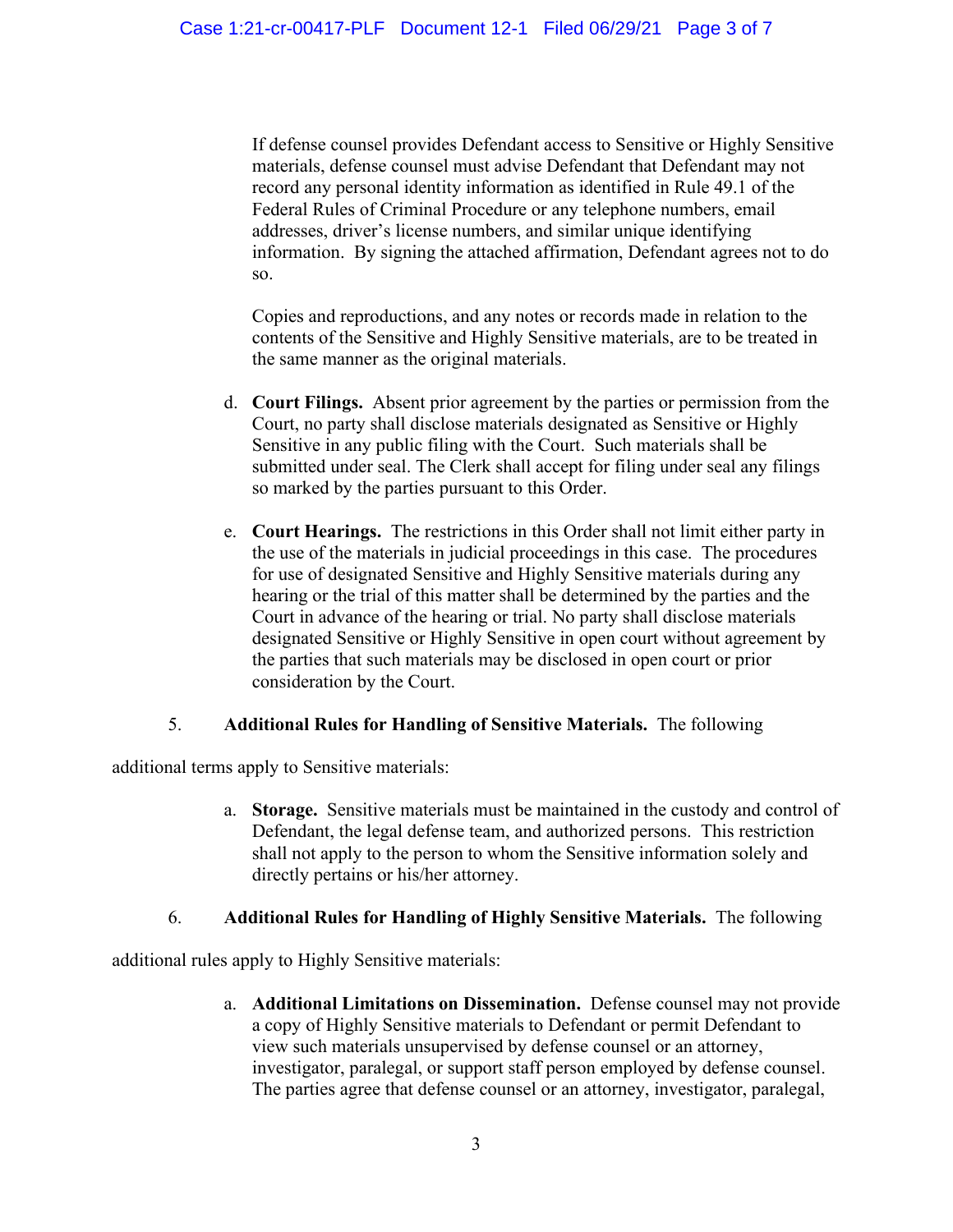or support staff person employed by defense counsel, may supervise Defendant by allowing access to Highly Sensitive materials through a cloudbased delivery system that permits Defendant to view the materials but does not permit Defendant the ability to download; provided that, prior to doing so, defense counsel first provides notice to the United States and allow the United States to file an objection with the Court if no agreement is reached.

- b. **Additional Limitations on Reproduction.** Counsel agrees that prior to showing materials to Defendant designated as Highly Sensitive, counsel or an attorney, investigator, paralegal, or support staff person employed by defense counsel will read Defendant the relevant parts of this Order, and remind Defendant of the consequences of violating the Order. If Defendant takes notes regarding Highly Sensitive materials, counsel or an attorney, investigator, paralegal, or support staff person employed by defense counsel must take reasonable steps to determine whether Defendant has copied any personal identity information as identified in Rule 49.1 of the Federal Rules of Criminal Procedure or any telephone numbers, email addresses, driver's license numbers, and similar unique identifying information.
- c. **Storage.** Highly Sensitive materials must be maintained in the custody and control of the legal defense team and authorized persons. This restriction shall not apply to the person to whom the Highly Sensitive information solely and directly pertains or his/her attorney.

7. **Viewing by Incarcerated Defendants.** If Defendant is in the custody of the

United States Marshals Service, defense counsel is authorized to provide a copy of discovery materials to the appropriate point of contact so that the defendant can view the discovery materials, subject to the terms of this Order.

8. **Disputes.** The parties shall make a good faith effort to resolve any dispute about a sensitivity designation before requesting the Court's intervention. The United States may agree to remove or reduce a sensitivity designation without further order of this Court. Whenever the redaction of specified information will resolve the basis for which a sensitivity designation was applied, the United States will agree to redaction, and such redaction will render the materials no longer subject to this Order. Any agreement to reduce or remove a sensitivity designation or to redact specific information shall be memorialized in writing.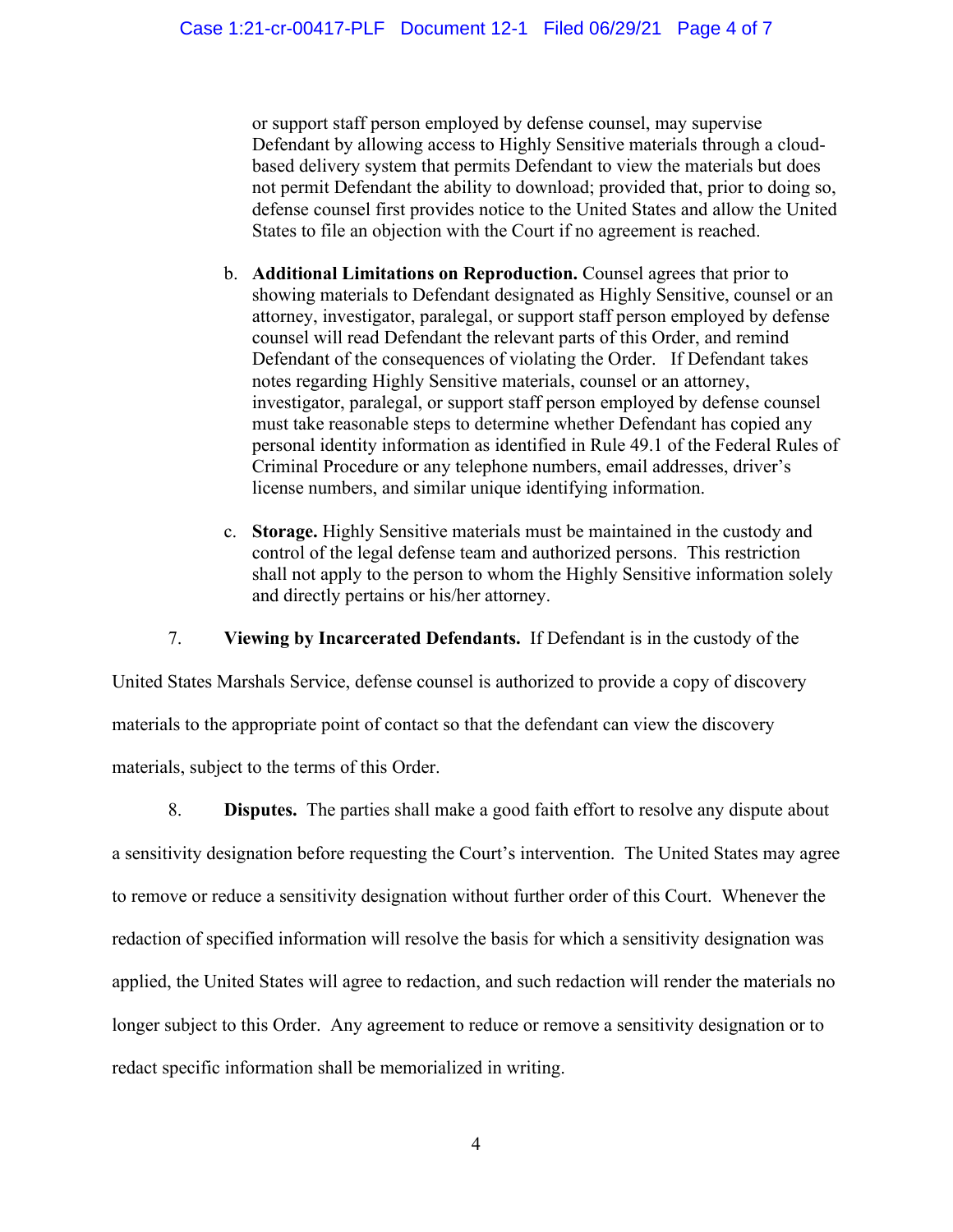#### Case 1:21-cr-00417-PLF Document 12-1 Filed 06/29/21 Page 5 of 7

9. **Modification Permitted.** Nothing in this Order shall prevent any party from seeking modification of this Order nor prevent the defense from contesting a sensitivity designation. The parties agree that the burden of demonstrating the need for a protective order remains with the government at all times.

10. **Failure not Waiver.** The failure by the United States to designate any materials as Sensitive or Highly Sensitive upon disclosure shall not constitute a waiver of the United States' ability to later designate the materials as Sensitive or Highly Sensitive but the government must separately identify and memorialize the changed status of those materials in writing.

11. **Automatic Exclusions from this Order.** This Order does not apply to materials that:

- a. Are, or later become, part of the public court record, including materials that have been received in evidence in this or other public trials or hearings;
- b. Were derived directly from Defendant or that pertain solely to Defendant. Examples of such materials include Defendant's own financial records, telephone records, digital device downloads, social media records, electronic communications, arrest records, and statements to law enforcement; <sup>2</sup> and
- c. Materials that the defense obtains by means other than discovery.
- 12. **Government's Discovery Obligations.** Nothing in this Order modifies the

United States' obligations at any stage of discovery in this case pursuant to Federal Rules of

Criminal Procedure 16 and 26.2, Local Criminal Rule 5.1, 18 U.S.C. § 3500 (the Jencks Act),

and the government's general obligation to produce exculpatory and impeachment information in

criminal cases.

 $2$  Discoverable materials that were derived directly from Defendant or that pertain solely to Defendant are exempt from this Order regardless of whether the United States has designated any such materials as "Sensitive" or "Highly Sensitive" because the same materials are being provided or made available to co-defendants or other persons charged in connection with the events at the United States Capitol on January 6, 2021.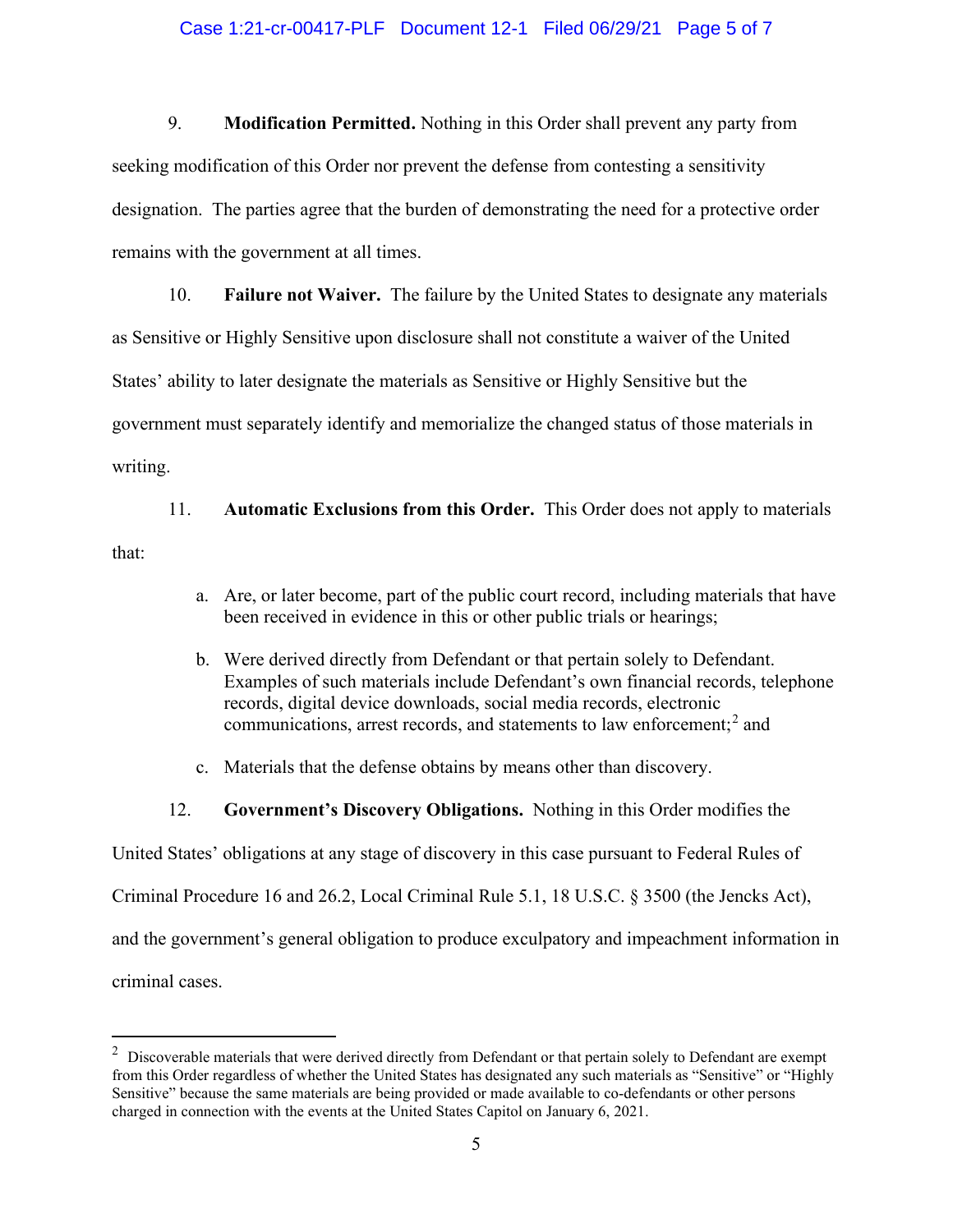#### Case 1:21-cr-00417-PLF Document 12-1 Filed 06/29/21 Page 6 of 7

13. **Defense Counsel's Obligations.** Defense counsel must provide a copy of this Order to, and review the terms of this Order with, members of the legal defense team, Defendant, and any other person, before providing them access to Sensitive or Highly Sensitive materials. Defense counsel must obtain a fully executed copy of Attachment A before providing Defendant access to Sensitive or Highly Sensitive materials, and must file a copy with the Court within one week of execution.

14. **No Ruling on Discoverability or Admissibility**. This Order does not constitute a ruling on the question of whether any particular material is properly discoverable or admissible and does not constitute any ruling on any potential objection to the discoverability or admissibility of any material.

15. **Duration.** The terms of this Order shall remain in effect after the conclusion of this case and the parties shall be bound by it unless otherwise ordered by the Court.

**SO ORDERED** this \_\_\_\_\_ day of \_\_\_\_\_\_\_\_\_\_, 2021.

HONORABLE PAUL L. FRIEDMAN United States District Judge

\_\_\_\_\_\_\_\_\_\_\_\_\_\_\_\_\_\_\_\_\_\_\_\_\_\_\_\_\_\_\_\_\_\_\_\_\_